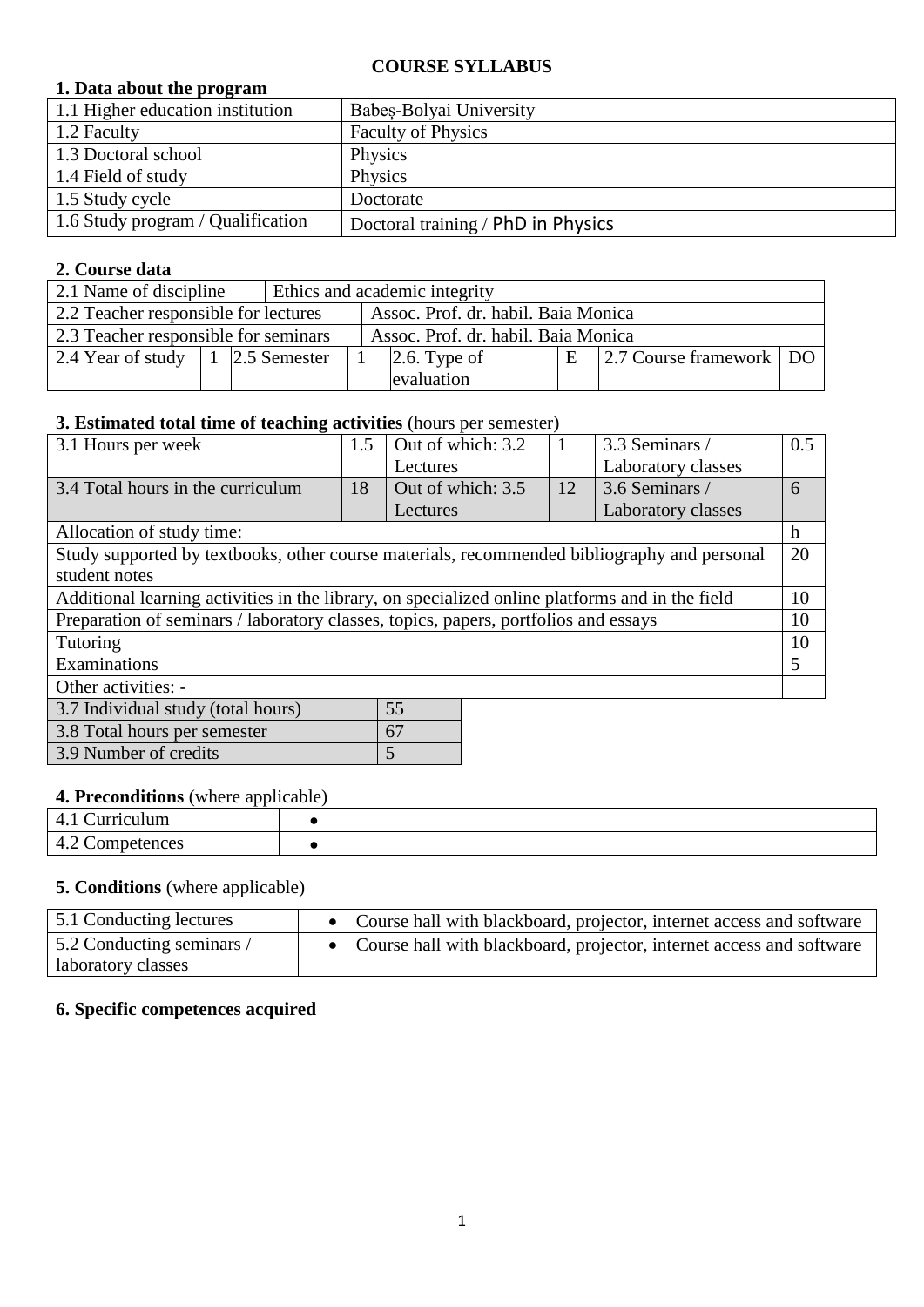| Professional competences   | Knowledges about the general principles of ethics and academic integrity.<br>The capacity to understand the main consequences of ethics and integrity in the scientific<br>research.<br>Practical skills related to the ethics and academic integrity.<br>Planning and organising skills. Interdisciplinary mindset |
|----------------------------|---------------------------------------------------------------------------------------------------------------------------------------------------------------------------------------------------------------------------------------------------------------------------------------------------------------------|
|                            | The ability to apply the concepts related to ethics and academic integrity<br>The capacity to use the principles of ethics and academic integrity in new contexts.                                                                                                                                                  |
|                            | The ability to apply the ethics related knowledge in solving real issues.                                                                                                                                                                                                                                           |
|                            | Respecting, in accordance with the law, of intellectual property rights (including the                                                                                                                                                                                                                              |
| competences<br>Transversal | technological transfer), product certification methodology, principles, norms and values of<br>professional ethics in the framework of the own rigorous, efficient and responsible strategy                                                                                                                         |
|                            | of work.                                                                                                                                                                                                                                                                                                            |
|                            | Effective use of information sources and communication resources and training assistance,                                                                                                                                                                                                                           |
|                            | both in English and Romanian language.                                                                                                                                                                                                                                                                              |

# **7. Course objectives** (based on the acquired competencies grid)

| 7.1 The general objective of<br>the course | Acquiring knowledge about ethics and academic integrity in general<br>and about scientific research in particular                                                                                                                                                                                                         |
|--------------------------------------------|---------------------------------------------------------------------------------------------------------------------------------------------------------------------------------------------------------------------------------------------------------------------------------------------------------------------------|
| 7.2 Specific objectives                    | Acquiring skills related to:<br>- ethics<br>- ethics issues related to the research activities<br>- ethics aspects: authorships, plagiarism, conflicts of interests,<br>intellectual properties, etc.<br>- general aspects related to the ethics and academic integrity in the<br>research<br>- related to exact sciences |
|                                            |                                                                                                                                                                                                                                                                                                                           |

# **8. Content**

| 8.1 Lectures                                                                                 | Teaching methods      | Comments |  |  |  |
|----------------------------------------------------------------------------------------------|-----------------------|----------|--|--|--|
| Ethics and academic integrity - introduction. Ethics:                                        | Presentation,         | 2h       |  |  |  |
| definitions, principles and responsibilities, ethics                                         | discussion, case      |          |  |  |  |
| functions                                                                                    | studies, exercises    |          |  |  |  |
| Ethics theories                                                                              |                       | 4h       |  |  |  |
| Integrity. Academic integrity. Standards of academic                                         |                       | 2h       |  |  |  |
| integrity. Ethical guides.                                                                   |                       |          |  |  |  |
| Ethics and integrity in scientific research. Plagiarism                                      |                       | 2h       |  |  |  |
| Intellectual properties                                                                      |                       | 2h       |  |  |  |
|                                                                                              |                       |          |  |  |  |
| 8.2 Seminars / laboratory classes                                                            | Teaching methods      | Comments |  |  |  |
| Ethics and academic integrity- case studies                                                  | Presentation,         | 2h       |  |  |  |
|                                                                                              | discussion, exercises |          |  |  |  |
| Academic dishonesty- case studies                                                            |                       | 2h       |  |  |  |
| Plagiarism. Case studies                                                                     |                       | 2h       |  |  |  |
| Bibliography:                                                                                |                       |          |  |  |  |
| 1. Emanuel Socaciu, Constantin Vică, Emilian Mihailov, Toni Gibea, Valentin Mureșan, Mihaela |                       |          |  |  |  |

Constantinescu, Etică și integritate academică, Editura Universităţii din Bucureşti, 2018.